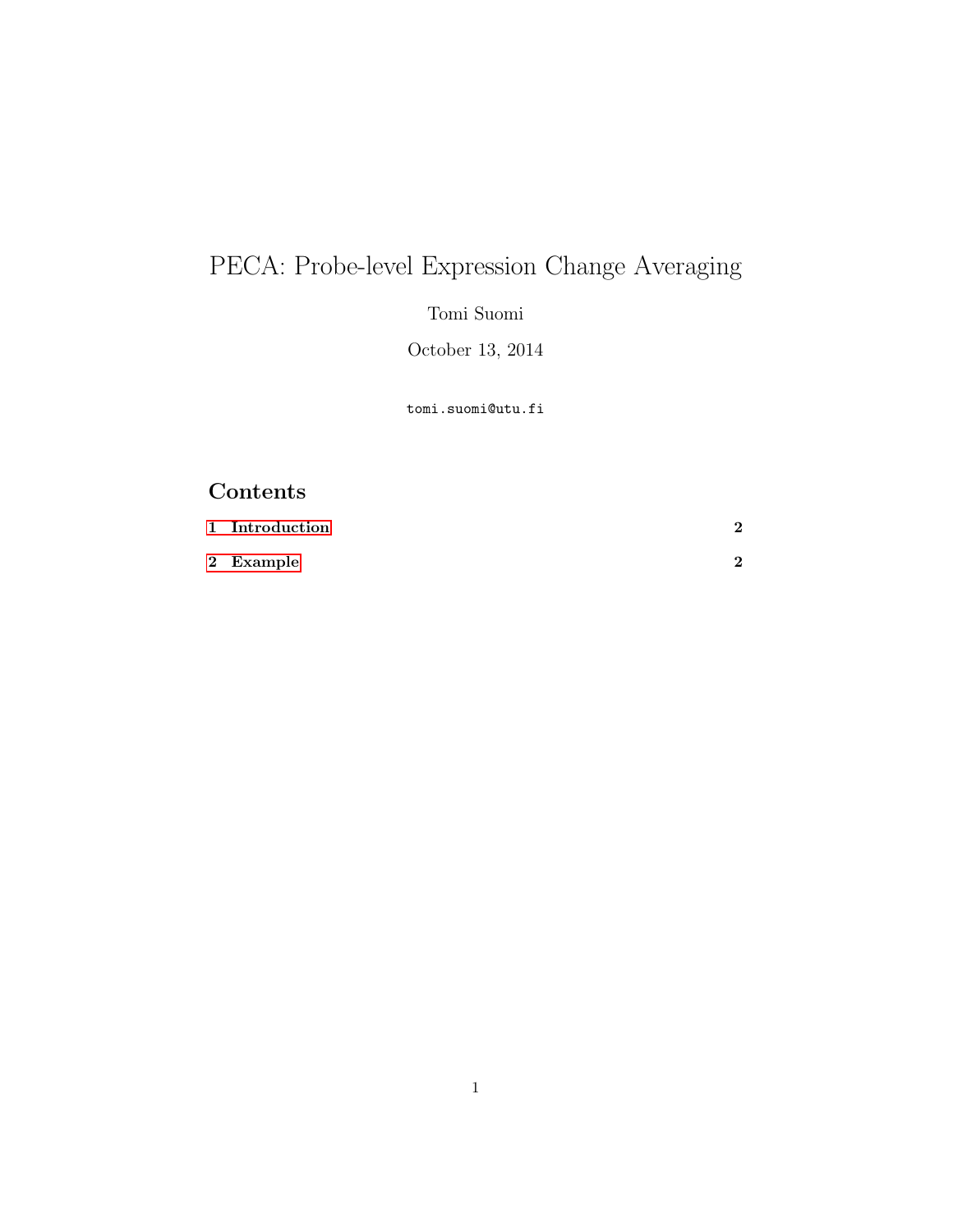## <span id="page-1-0"></span>1 Introduction

PECA determines differential gene/protein expression using directly the probe/peptidelevel measurements from Affymetrix gene expression microarrays or proteomic datasets, instead of the common practice of using precalculated gene/proteinlevel values. An expression change between two groups of samples is first calculated for each measured probe/peptide. The gene/protein-level expression changes are then defined as medians over the probe/peptide-level changes. This is illustrated in fig [1.](#page-2-0) For more details about the probe-level expression change averaging (PECA) procedure, see Elo et al. (2005), Laajala et al. (2009) and Suomi et al.

PECA calculates the probe/peptide-level expression changes using the ordinary or modified t-statistic. The ordinary t-statistic is calculated using the function rowttests in the Bioconductor genefilter package. The modified t-statistic is calculated using the linear modeling approach in the Bioconductor limma package. Both paired and unpaired tests are supported.

The significance of an expression change is determined based on the analytical p-value of the gene-level test statistic. Unadjusted p-values are reported along with the corresponding p-values looked up from beta distribution taking into account the number of probes/peptide per gene/protein. The quality control and filtering of the data (e.g. based on low intensity or probe specificity) is left to the user.

## <span id="page-1-1"></span>2 Example

We start by loading PECA and spike-in example data.

```
> library(PECA)
```

```
> library(SpikeIn)
```
> data(SpikeIn133)

We subset the original spike-in for our purposes, including two groups with three replicates.

```
> data <- SpikeIn133[,c(1,15,29,2,16,30)]
```
Calculate p-values using PECA.

```
> peca_results <- PECA_AffyBatch(normalize="true",affy=data)
```
Calculate p-values using MAS5.

```
> library(multtest)
> mas5 <- mas5(data)
background correction: mas
PM/MM correction : mas
expression values: mas
```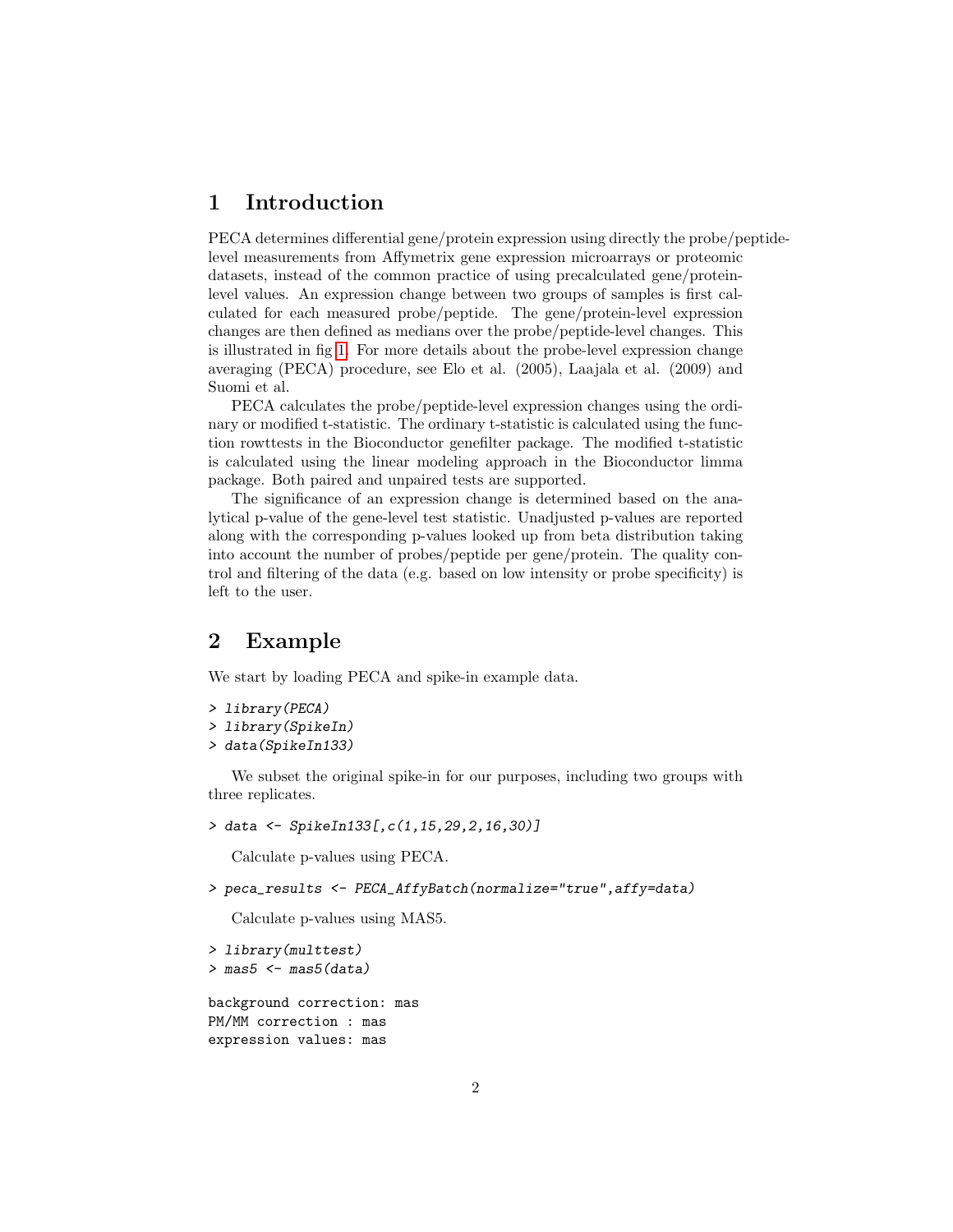

<span id="page-2-0"></span>Figure 1: Probe-level expression change averaging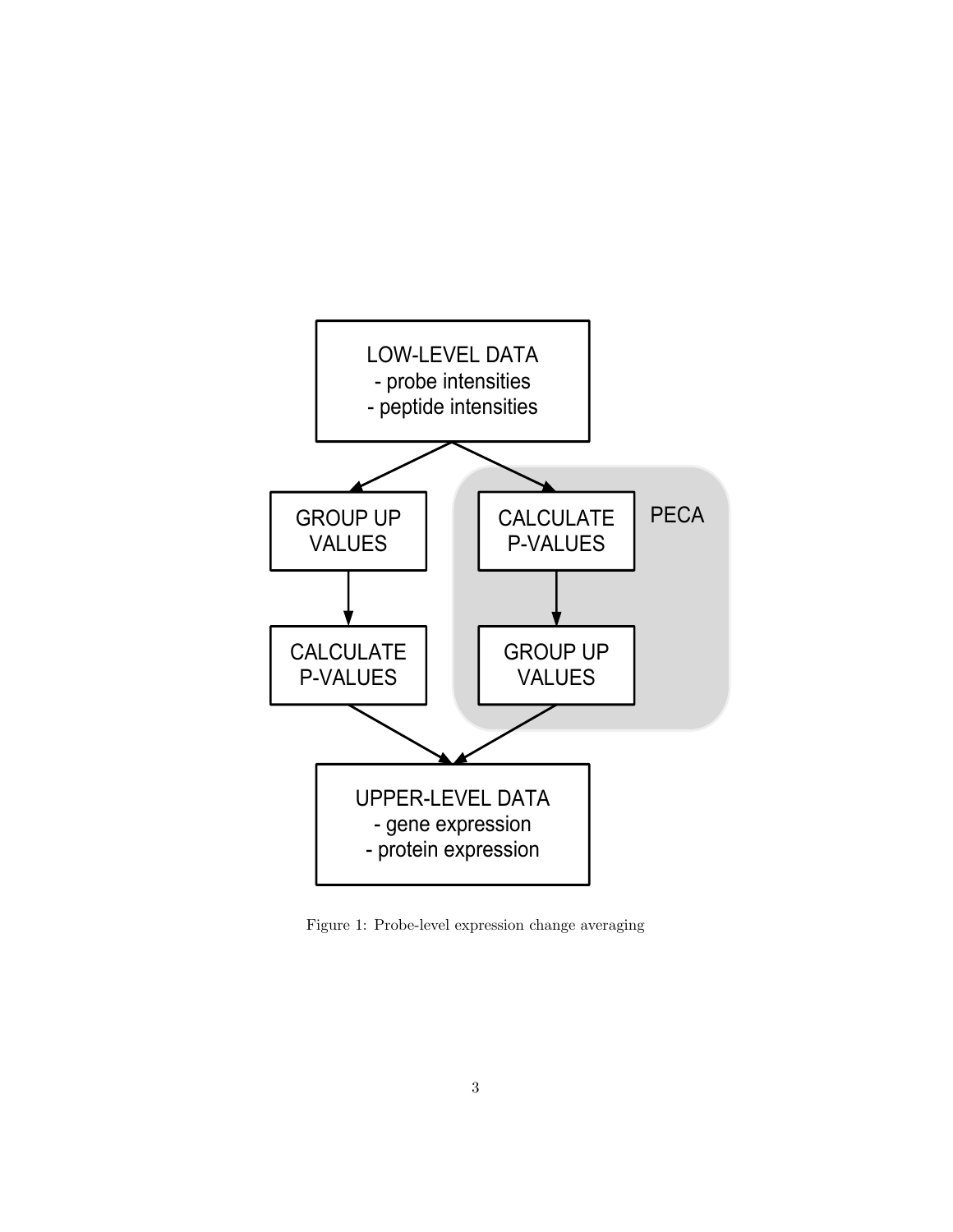```
background correcting...done.
22300 ids to be processed
| |
|####################|
> groups=c(1,1,1,0,0,0)> stats=mt.teststat(exprs(mas5), groups, test="t")
> mas5_results=2*(1-pnorm(abs(stats)))
  Calculate p-values using RMA.
> rma \leq rma(data)
Background correcting
Normalizing
Calculating Expression
> groups=c(1,1,1,0,0,0)
> stats=mt.teststat(exprs(rma), groups, test="t")
> rma_results=2*(1-pnorm(abs(stats)))
  Combine and preview results.
> results <- cbind(peca=peca_results[,4],mas5=mas5_results,rma=rma_results,spike=0)
> results[,4][rownames(results) %in% colnames(pData(data))] <- 1
> head(results)
              peca mas5 rma spike
1007_s_at 0.8060539 0.6620376 0.1720956 0
1053_at 0.9998808 0.1478299 0.8738921 0
117_at 0.9904344 0.6182159 0.5277216 0
121_at 0.9998400 0.5922030 0.4554895 0
```
ROC Curves from these results show that PECA performs well at low false positive rates, which in practice is of relevance to the user.

1255\_g\_at 0.9997200 0.9854084 0.4150493 0 1294\_at 0.9836476 0.9342097 0.7798362 0

```
> library(ROCR)
> results_roc <- results
> results_roc[,1:3] <- 1-results_roc[,1:3]
> pred.peca <- prediction(results_roc[,1],results_roc[,4])
> pred.mas5 <- prediction(results_roc[,2],results_roc[,4])
> pred.rma <- prediction(results_roc[,3],results_roc[,4])
> perf.peca <- performance(pred.peca,"tpr","fpr")
> perf.mas5 <- performance(pred.mas5,"tpr","fpr")
> perf.rma <- performance(pred.rma,"tpr","fpr")
> plot(perf.mas5, lwd=3, col="green")
> plot(perf.rma, lwd=3, col="blue", add=TRUE)
> plot(perf.peca, lwd=3, col="red", add=TRUE)
> legend(0.7,0.2,c('PECA', 'RMA', 'MAS'), col=c('red','blue','green'), lwd=3)
```